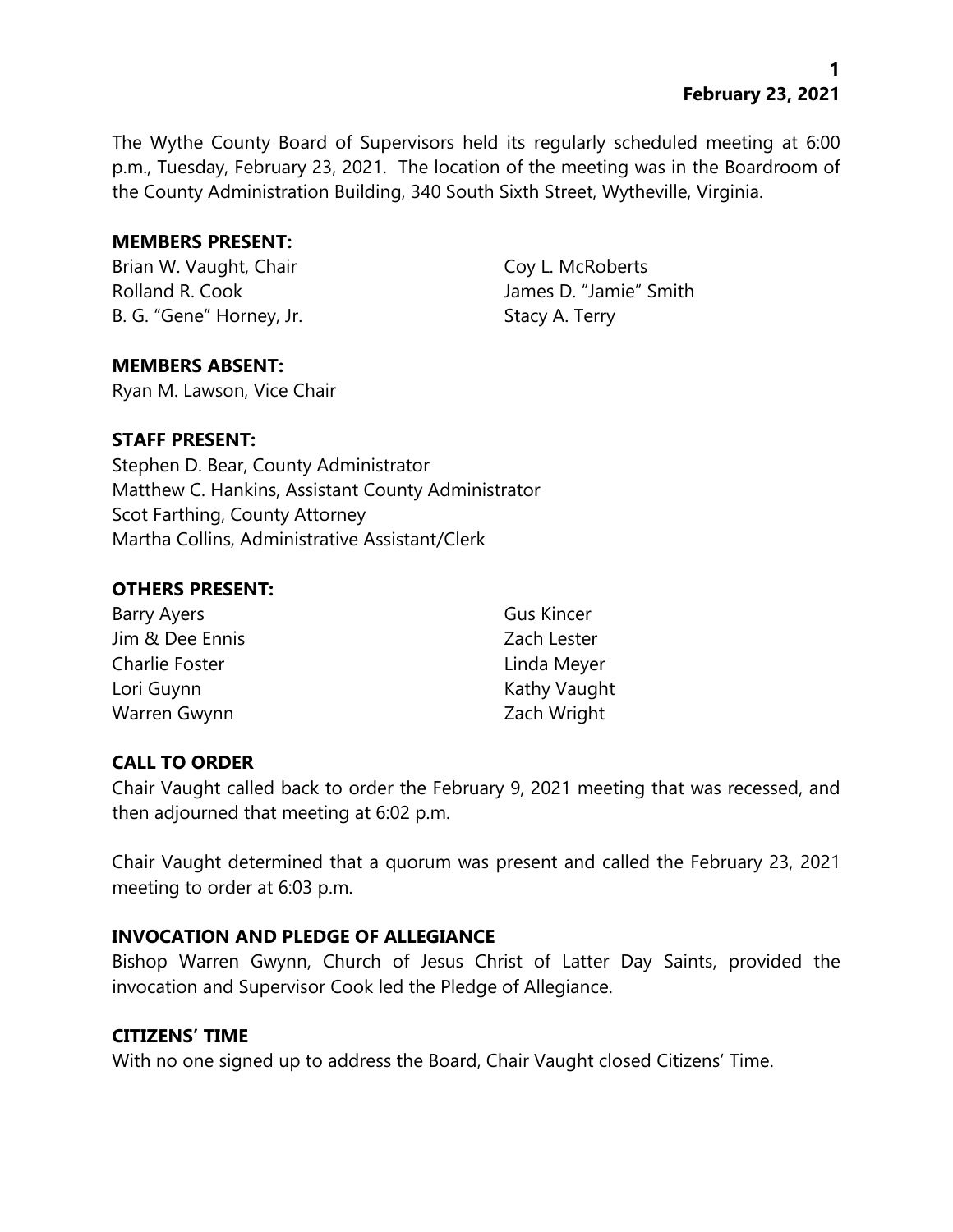### **SPECIAL RECOGNITION**

Chair Vaught took a moment to extend birthday wishes to both Mr. Gus Kincer and Ms. Linda Meyer.

# **PAYMENT OF COUNTY INVOICES**

Supervisor McRoberts made a motion to pay the invoices for approval on February 23, 2021, for the various departments of County government. The invoices were paid on General Warrants 30108777-30108970 as follows:

# **EXPENDITURES BY DEPARTMENT BOARD OF SUPERVISORS February 23, 2021**

| <b>CHECK#</b> | <b>ISSUE DATE</b>             | <b>VENDOR</b>                        | <b>AMOUNT</b> |
|---------------|-------------------------------|--------------------------------------|---------------|
| 30108777      | 02/17/2021                    | <b>APPALACHIAN POWER</b>             | \$37,534.04   |
| 30108778      | 02/17/2021                    | <b>CENTURYLINK</b>                   | 39.98         |
| 30108779      | 02/17/2021                    | <b>CENTURYLINK</b>                   | 49.99         |
| 30108780      | 02/17/2021                    | <b>CENTURYLINK</b>                   | 66.59         |
| 30108781      | 02/17/2021                    | <b>CENTURYLINK</b>                   | 121.01        |
| 30108782      | 02/17/2021                    | <b>CENTURYLINK</b>                   | 121.01        |
| 30108783      | 02/17/2021                    | <b>CENTURYLINK</b>                   | 330.00        |
| 30108784      | 02/17/2021                    | <b>TOWN OF WYTHEVILLE</b>            | 6,598.35      |
| 30108785      | 02/17/2021                    | <b>VIRGINIA RESOURCES AUTHOR</b>     | 91,763.27     |
|               | TOTAL EXPENDITURES 02/17/2021 |                                      | \$136,624.24  |
|               |                               |                                      |               |
| <b>CHECK#</b> | <b>ISSUE DATE</b>             | <b>VENDOR</b>                        | <b>AMOUNT</b> |
| 30108786      | 02/23/2021                    | ADDISON JOHN M                       | \$<br>503.28  |
| 30108787      | 02/23/2021                    | ARNOLD TAMRA EUGENIA                 | 20.00         |
| 30108788      | 02/23/2021                    | <b>AYERS TRACY DIANNE</b>            | 20.00         |
| 30108789      | 02/23/2021                    | <b>BENDA GERTRUDE BEER</b>           | 20.00         |
| 30108790      | 02/23/2021                    | <b>BERTHOLOMEY BRIAN L &amp; SHE</b> | 54.00         |
| 30108791      | 02/23/2021                    | <b>BERTHOLOMEY BRIAN L &amp; SHE</b> | 54.00         |
| 30108792      | 02/23/2021                    | <b>BERTHOLOMEY BRIAN L &amp; SHE</b> | 56.70         |
| 30108793      | 02/23/2021                    | <b>BERTHOLOMEY BRIAN L &amp; SHE</b> | 938.52        |
| 30108794      | 02/23/2021                    | <b>BLAIR MORGAN P</b>                | 457.92        |
| 30108795      | 02/23/2021                    | <b>BLEVINS MELISSA DAWN</b>          | 704.70        |
| 30108796      | 02/23/2021                    | <b>BLUE RIDGE MEDICAL TRANSP</b>     | 20.00         |
| 30108797      | 02/23/2021                    | <b>BREWER ROBERT W EST</b>           | 1,209.21      |
| 30108798      | 02/23/2021                    | <b>BREWSTER JAMES E</b>              | 1,278.16      |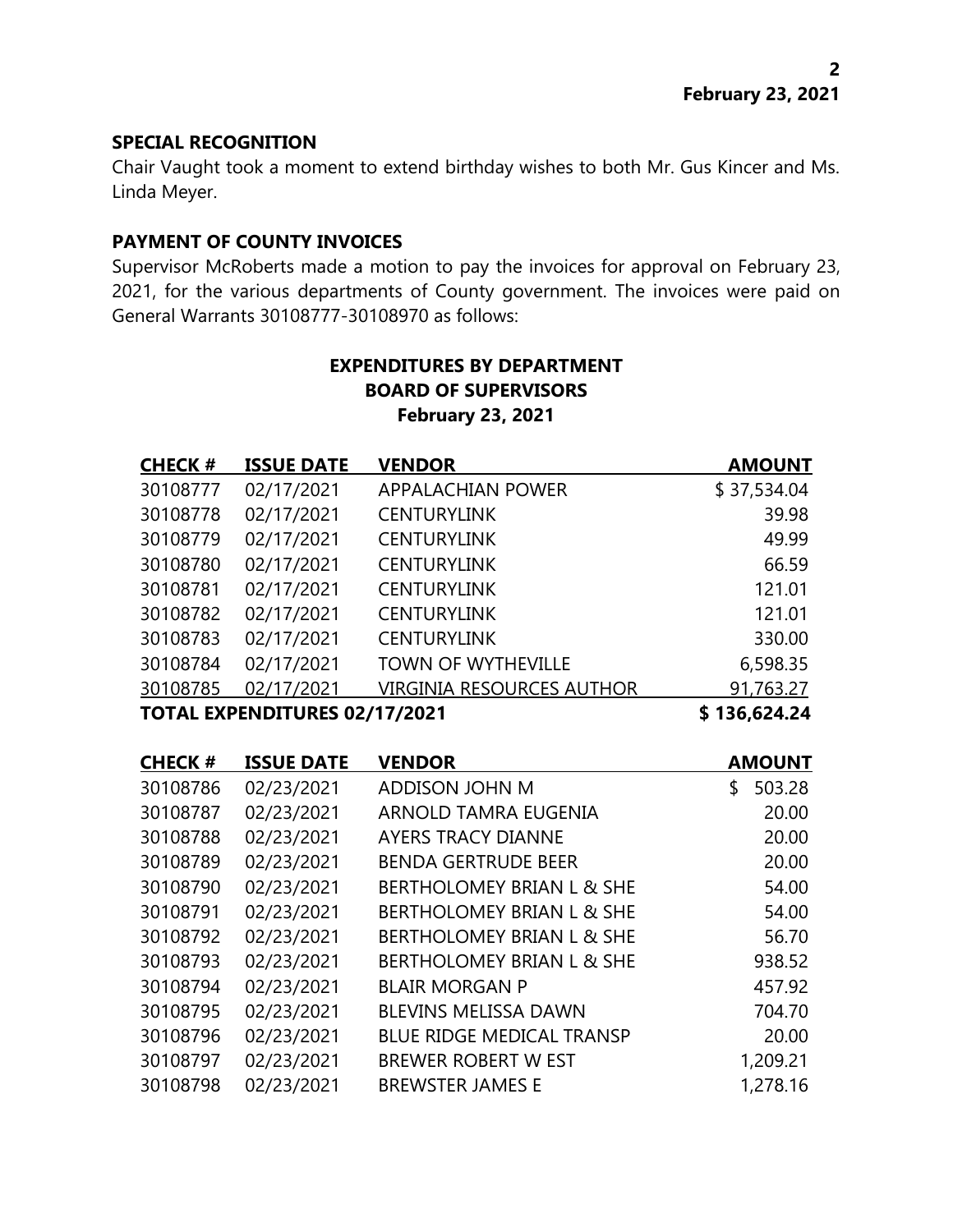| 30108799 | 02/23/2021 | <b>BRIDGETRUST TITLE GROUP</b>       | 213.03   |
|----------|------------|--------------------------------------|----------|
| 30108800 | 02/23/2021 | <b>BROWN NICOLE L</b>                | 454.68   |
| 30108801 | 02/23/2021 | <b>BUCK AARON MICHAEL</b>            | 20.00    |
| 30108802 | 02/23/2021 | <b>CASSELL BARBARA F</b>             | 378.00   |
| 30108803 | 02/23/2021 | CHRISLEY BENJAMIN WILLIAM            | 20.00    |
| 30108804 | 02/23/2021 | <b>CHRISLEY DESIREE N</b>            | 787.86   |
| 30108805 | 02/23/2021 | CLARK DALE M & DEBBIE D              | 2,518.56 |
| 30108806 | 02/23/2021 | <b>CLINE TINA D</b>                  | 7.56     |
| 30108807 | 02/23/2021 | <b>CLINE TINA D</b>                  | 1,068.66 |
| 30108808 | 02/23/2021 | <b>COLBERT KIMBERLY JOAN</b>         | 20.00    |
| 30108809 | 02/23/2021 | <b>COLLINS JAMIE ELBERT &amp; AM</b> | 1,549.58 |
| 30108810 | 02/23/2021 | <b>CONDUFF CHARLES THOMAS</b>        | 20.00    |
| 30108811 | 02/23/2021 | <b>CREGGER PENNY DAVIS</b>           | 205.03   |
| 30108812 | 02/23/2021 | CRIGGER JODY N & GOLDIE I            | 28.08    |
| 30108813 | 02/23/2021 | <b>CRIGGER JODY NATHANIEL</b>        | 95.58    |
| 30108814 | 02/23/2021 | DALTON VIRGIL DOUGLAS                | 20.00    |
| 30108815 | 02/23/2021 | <b>DEBORD DEBRA SUE</b>              | 40.00    |
| 30108816 | 02/23/2021 | DUNFORD JAMES DEWEY JR               | 647.65   |
| 30108817 | 02/23/2021 | <b>ENTERPRISE FM TRUST</b>           | 1,976.86 |
| 30108818 | 02/23/2021 | <b>FAMILY HEALTHCARE OF</b>          | 1,256.00 |
| 30108819 | 02/23/2021 | <b>FISHER MICHAEL &amp; VERNA M</b>  | 2,250.18 |
| 30108820 | 02/23/2021 | FORD MOTOR CREDIT COMPANY            | 615.66   |
| 30108821 | 02/23/2021 | <b>FUNK NICHOLAS</b>                 | 522.18   |
| 30108822 | 02/23/2021 | <b>GROSECLOSE LINDA LOUISE</b>       | 40.00    |
| 30108823 | 02/23/2021 | <b>GRUBB ROGER DEAN</b>              | 420.66   |
| 30108824 | 02/23/2021 | <b>HALL JR LARRY M</b>               | 738.72   |
| 30108825 | 02/23/2021 | <b>HATAWAY JAMES CHRISTOPHER</b>     | 958.64   |
| 30108826 | 02/23/2021 | HATHAWAY ANDREA                      | 144.18   |
| 30108827 | 02/23/2021 | <b>HATHAWAY JAMES C</b>              | 29.16    |
| 30108828 | 02/23/2021 | <b>HESS ETHAN S</b>                  | 20.00    |
| 30108829 | 02/23/2021 | <b>HILLIER JAY D</b>                 | 378.54   |
| 30108830 | 02/23/2021 | <b>HOLBROOK DANNY WALLACE</b>        | 20.00    |
| 30108831 | 02/23/2021 | <b>HONDA LEASE TRUST</b>             | 425.40   |
| 30108832 | 02/23/2021 | <b>HORTON SANDRA K</b>               | 487.42   |
| 30108833 | 02/23/2021 | <b>HOUNSHELL WALKER CLAYTON</b>      | 20.00    |
| 30108834 | 02/23/2021 | <b>HULL KEITH EDWARD</b>             | 20.00    |
| 30108835 | 02/23/2021 | <b>IRVIN SAMUEL C</b>                | 20.00    |
| 30108836 | 02/23/2021 | <b>IRVIN SAMUEL C</b>                | 20.00    |
| 30108837 | 02/23/2021 | <b>JACKSON DANNY PAUL</b>            | 20.00    |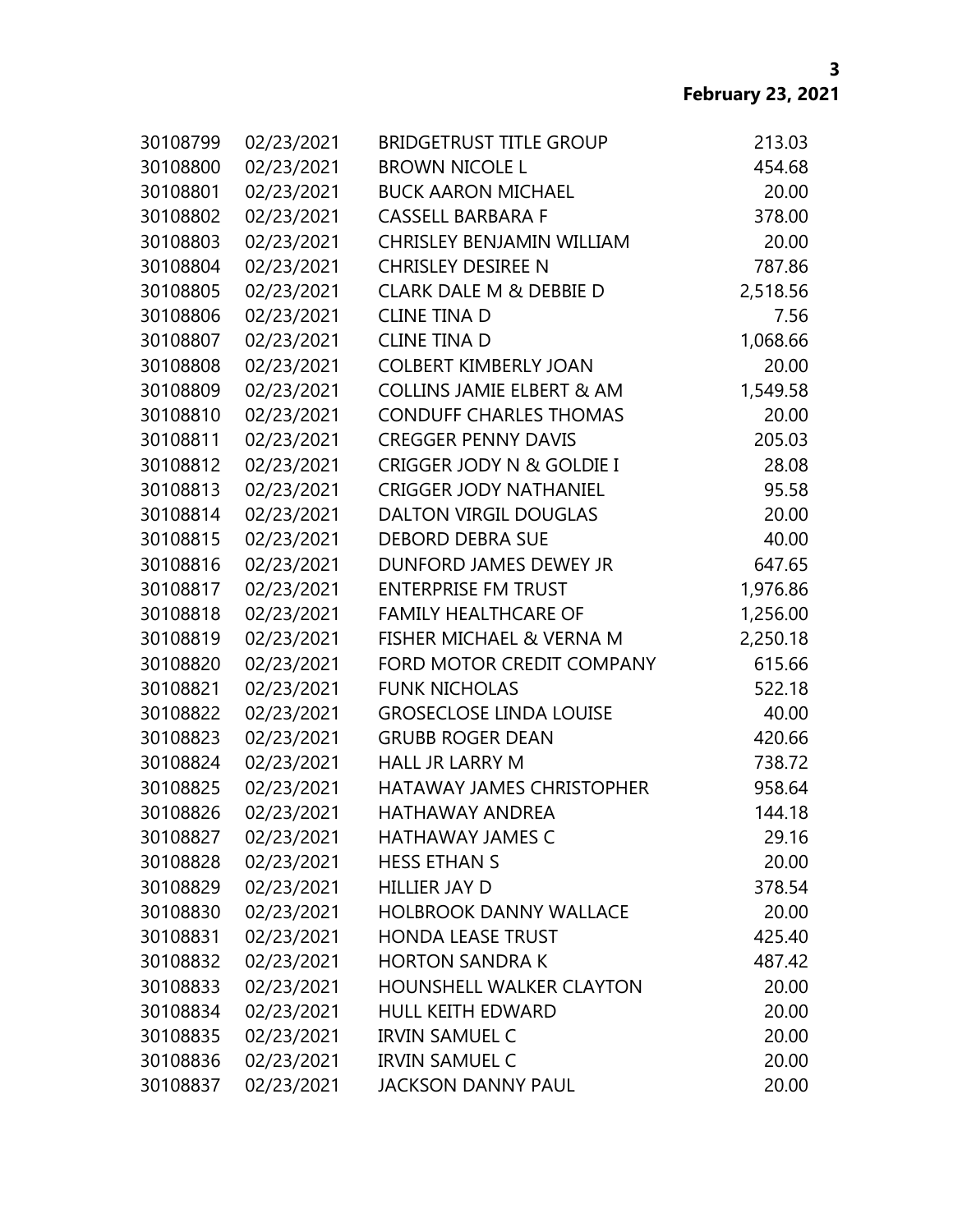| 30108838 | 02/23/2021 | <b>JAMES JR GEORGE FRENCH</b>    | 20.00    |
|----------|------------|----------------------------------|----------|
| 30108839 | 02/23/2021 | <b>JENNINGS JACK L</b>           | 861.84   |
| 30108840 | 02/23/2021 | <b>JOHNSON HYLEA MARIE</b>       | 20.00    |
| 30108841 | 02/23/2021 | <b>JONES MICHAEL DAVIS</b>       | 20.00    |
| 30108842 | 02/23/2021 | <b>JUSTUS EUGENE</b>             | 20.00    |
| 30108843 | 02/23/2021 | <b>KERR KATHERINE ANN</b>        | 20.00    |
| 30108844 | 02/23/2021 | KICHLINE KRISTY BOWMAN           | 20.00    |
| 30108845 | 02/23/2021 | <b>KING ALLISON PAIGE</b>        | 20.00    |
| 30108846 | 02/23/2021 | <b>KING N STANLEY JR</b>         | 2,982.61 |
| 30108847 | 02/23/2021 | <b>KING SHANNON M</b>            | 654.48   |
| 30108848 | 02/23/2021 | <b>KNACK FREDRICK HUNT</b>       | 110.71   |
| 30108849 | 02/23/2021 | <b>LEONARD JOHNNY RICHARD</b>    | 20.00    |
| 30108850 | 02/23/2021 | <b>LITTON ROBERT W III</b>       | 1,044.90 |
| 30108851 | 02/23/2021 | <b>MATHIS ZOE MICHELLE</b>       | 20.00    |
| 30108852 | 02/23/2021 | <b>MCDANIEL JONATHAN DAVID</b>   | 1,502.28 |
| 30108853 | 02/23/2021 | MECIMORE JAMES SCOTT             | 20.00    |
| 30108854 | 02/23/2021 | <b>METZGER EUGENE JOHN &amp;</b> | 650.70   |
| 30108855 | 02/23/2021 | <b>MILLER GERHARD</b>            | 770.04   |
| 30108856 | 02/23/2021 | <b>MONAHAN JACK B</b>            | 20.00    |
| 30108857 | 02/23/2021 | MOORE JONATHAN DAVID             | 974.75   |
| 30108858 | 02/23/2021 | MOREHEAD JOSEPH HAROLD           | 20.00    |
| 30108859 | 02/23/2021 | <b>NOLAN DELORES EDGE</b>        | 20.00    |
| 30108860 | 02/23/2021 | <b>NOWLIN CHERYL RENEE</b>       | 20.00    |
| 30108861 | 02/23/2021 | <b>NUNLEY JUDY LANE</b>          | 20.00    |
| 30108862 | 02/23/2021 | PACK DANA RICHARD                | 550.76   |
| 30108863 | 02/23/2021 | PACK DANA RICHARD                | 606.96   |
| 30108864 | 02/23/2021 | PACK DANA RICHARD                | 606.96   |
| 30108865 | 02/23/2021 | PACK DANA RICHARD                | 606.96   |
| 30108866 | 02/23/2021 | PARKS RICHARD H & KATHLEE        | 611.03   |
| 30108867 | 02/23/2021 | PARKS RICHARD H & KATHLEE        | 673.38   |
| 30108868 | 02/23/2021 | PARKS RICHARD H & KATHLEE        | 673.38   |
| 30108869 | 02/23/2021 | POLLARD LINDA CAROLINE           | 20.00    |
| 30108870 | 02/23/2021 | POOLE JAMES FREDERICK &          | 75.00    |
| 30108871 | 02/23/2021 | POOLE JAMES FREDERICK &          | 495.18   |
| 30108872 | 02/23/2021 | PRICKETT ALBERTA                 | 590.22   |
| 30108873 | 02/23/2021 | PUNTURI JEREMY ALAN              | 20.00    |
| 30108874 | 02/23/2021 | PUTNEY KATHERINE W               | 884.52   |
| 30108875 | 02/23/2021 | RASH MONIQUE SHANTAE             | 30.00    |
| 30108876 | 02/23/2021 | RICHARDSON RICHARD JAMES         | 10.00    |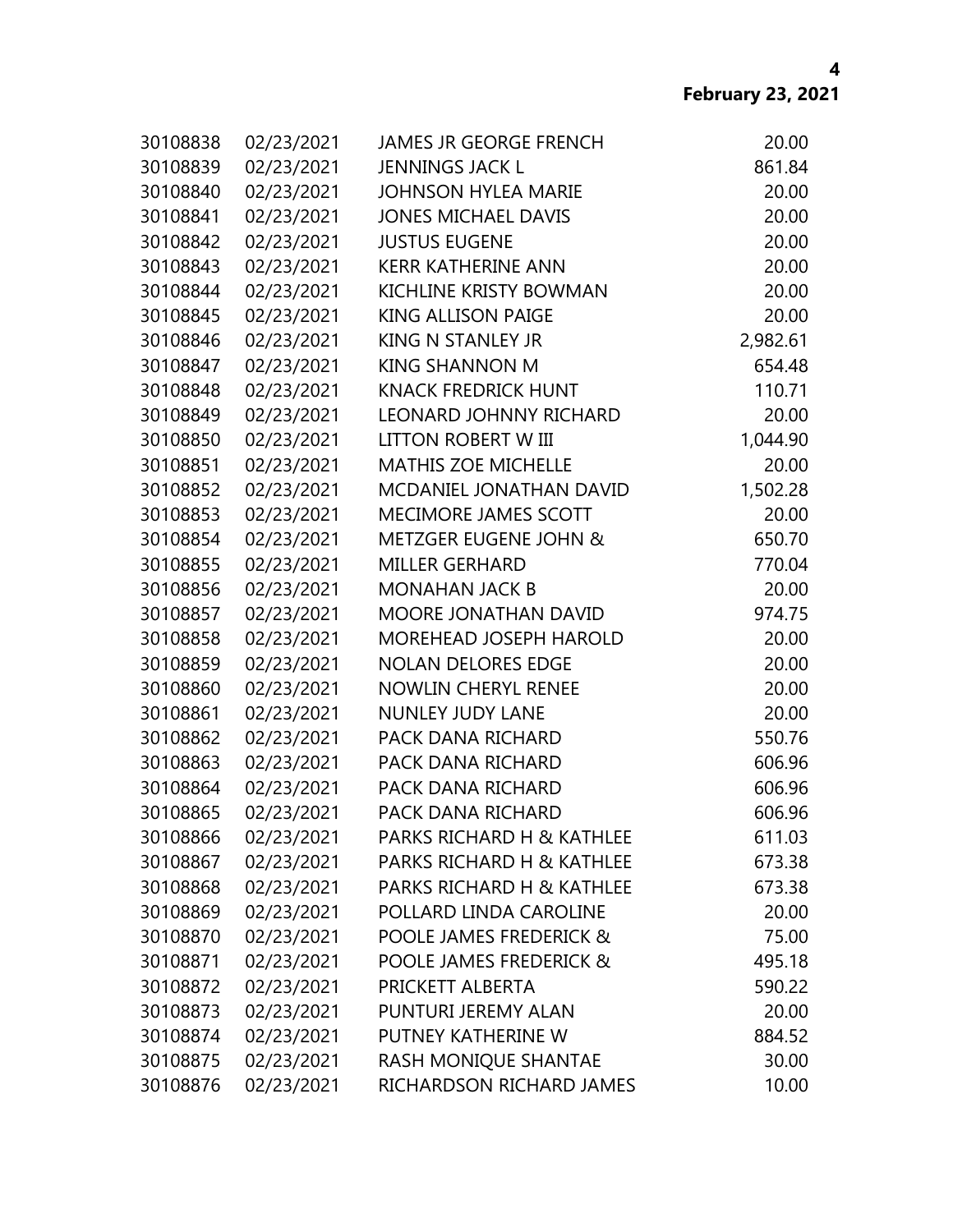| 30108877 | 02/23/2021 | <b>ROWE HEATHER</b>                  | 20.00    |
|----------|------------|--------------------------------------|----------|
| 30108878 | 02/23/2021 | <b>SAWYERS II EARL R</b>             | 20.00    |
| 30108879 | 02/23/2021 | <b>SCHRAM BYRON ALTON</b>            | 20.00    |
| 30108880 | 02/23/2021 | <b>SCOTT DOVIE INAPHA</b>            | 20.00    |
| 30108881 | 02/23/2021 | <b>SHELTON CALLIE EDWARDS</b>        | 20.00    |
| 30108882 | 02/23/2021 | SHREWSBURY BARBARA ANN WA            | 20.00    |
| 30108883 | 02/23/2021 | SHUMATE EDITH M                      | 20.00    |
| 30108884 | 02/23/2021 | <b>ST CLAIR DARRELL</b>              | 20.00    |
| 30108885 | 02/23/2021 | STEPHENS JACQUELINE DIANE            | 20.00    |
| 30108886 | 02/23/2021 | <b>STOCKTON GILBERT WAYNE &amp;</b>  | 790.56   |
| 30108887 | 02/23/2021 | <b>STOOTS CARLTON THEODORE</b>       | 20.00    |
| 30108888 | 02/23/2021 | <b>SUTPHIN EVELYN MAE</b>            | 20.00    |
| 30108889 | 02/23/2021 | <b>SUTPHIN EVELYN MAE</b>            | 49.66    |
| 30108890 | 02/23/2021 | <b>TAYLOR DONALD M &amp; YVONNE</b>  | 665.82   |
| 30108891 | 02/23/2021 | <b>TOKYO JP SEAFOOD &amp; STEAKH</b> | 489.24   |
| 30108892 | 02/23/2021 | TRIPLE M HARVESTING                  | 302.00   |
| 30108893 | 02/23/2021 | <b>VAUGHAN MARYLN KENT</b>           | 20.00    |
| 30108894 | 02/23/2021 | <b>WELLS JACKIE GRANT &amp; LIND</b> | 673.92   |
| 30108895 | 02/23/2021 | <b>WILLIAMS VALARIE S</b>            | 20.00    |
| 30108896 | 02/23/2021 | <b>WRIGHT STEPHEN</b>                | 575.16   |
| 30108897 | 02/23/2021 | WYTHE COUNTY COMMUNITY               | 576.26   |
| 30108898 | 02/23/2021 | <b>AGA</b>                           | 105.00   |
| 30108899 | 02/23/2021 | ALL AROUND SPORTING GOODS            | 1,500.00 |
| 30108900 | 02/23/2021 | ALPHA & OMEGA REPAR SERVI            | 5,430.24 |
| 30108901 | 02/23/2021 | <b>AMAZON</b>                        | 387.97   |
| 30108902 | 02/23/2021 | ANCHOR SALES AND SERVICE,            | 2,680.10 |
| 30108903 | 02/23/2021 | APPALACHIAN JUVENILE COMM            | 2,800.00 |
| 30108904 | 02/23/2021 | <b>APPALACHIAN POWER</b>             | 772.95   |
| 30108905 | 02/23/2021 | <b>ASSOC OF DISTRICT COURT J</b>     | 60.00    |
| 30108906 | 02/23/2021 | AYERS & SONS SEPTIC LLC              | 687.50   |
| 30108907 | 02/23/2021 | <b>BEVERLY SUTHERS</b>               | 187.50   |
| 30108908 | 02/23/2021 | <b>BKT UNIFORMS</b>                  | 126.98   |
| 30108909 | 02/23/2021 | <b>BRENNTAG MID-SOUTH INC</b>        | 1,911.89 |
| 30108910 | 02/23/2021 | <b>BROWN EXTERMINATING CO</b>        | 375.00   |
| 30108911 | 02/23/2021 | <b>CDW GOVERNMENT</b>                | 888.66   |
| 30108912 | 02/23/2021 | COMM OF REV ASSOC OF VA              | 100.00   |
| 30108913 | 02/23/2021 | COMMUNITY ANIMAL CLINIC I            | 130.45   |
| 30108914 | 02/23/2021 | <b>COMPLETE TRUCK SERVICE IN</b>     | 2,389.50 |
| 30108915 | 02/23/2021 | <b>COULTER'S FLORIST INC</b>         | 65.00    |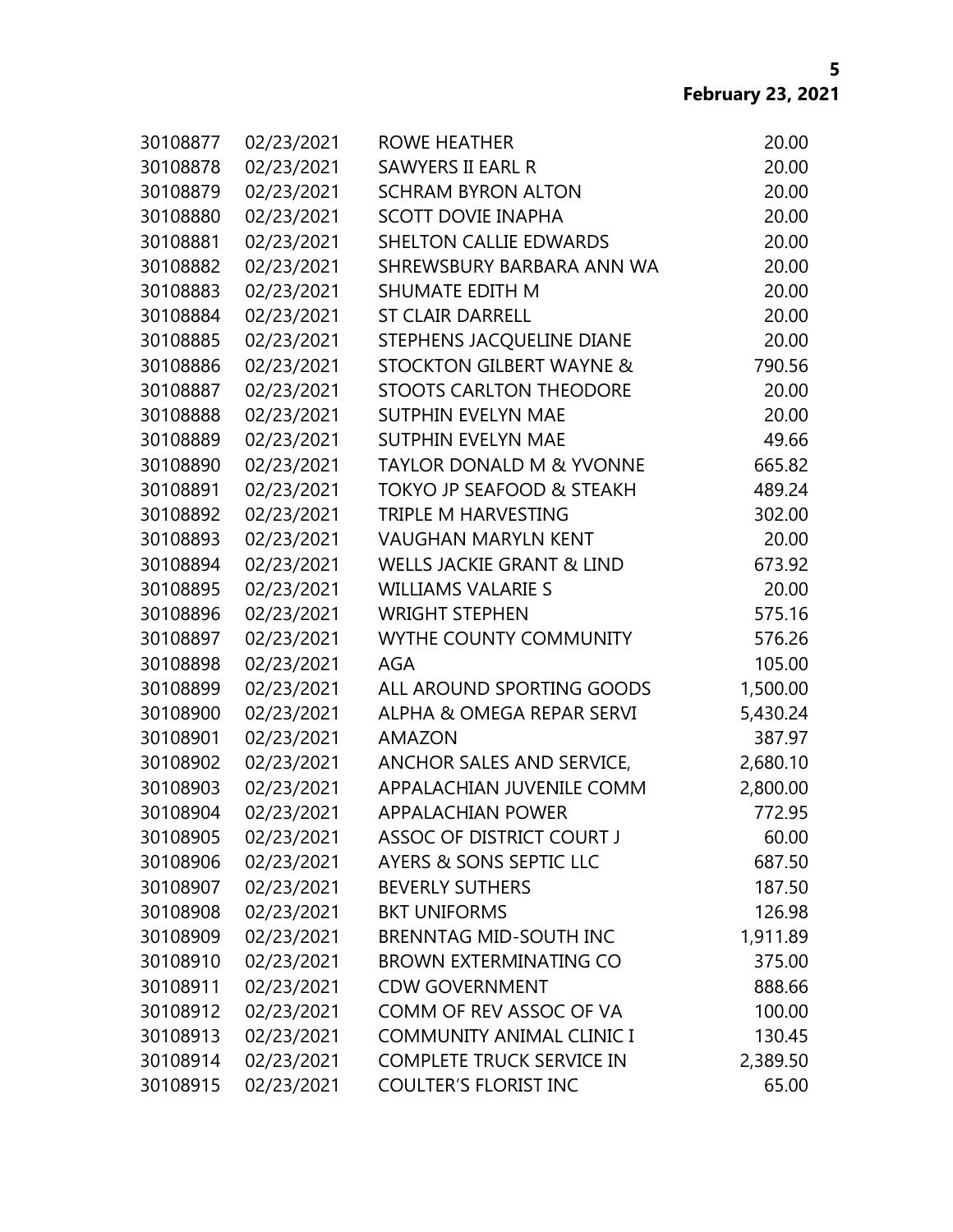| 30108916 | 02/23/2021 | CSG SYSTEMS, INC                 | 4,190.65   |
|----------|------------|----------------------------------|------------|
| 30108917 | 02/23/2021 | <b>DESIGN NINE INC</b>           | 12,916.67  |
| 30108918 | 02/23/2021 | DIVERSIFIED INTEGRATION I        | 332.50     |
| 30108919 | 02/23/2021 | <b>DUKE'S PRINTING</b>           | 601.40     |
| 30108920 | 02/23/2021 | <b>ENTERPRISE FM TRUST</b>       | 6,246.62   |
| 30108921 | 02/23/2021 | <b>EPIC SPORTS</b>               | 128.72     |
| 30108922 | 02/23/2021 | <b>F&amp;R ELECTRIC INC</b>      | 7,335.00   |
| 30108923 | 02/23/2021 | <b>FARTHING, SCOT S</b>          | 2,405.00   |
| 30108924 | 02/23/2021 | <b>FERGUSON ENTERPRISES #5</b>   | 23.10      |
| 30108925 | 02/23/2021 | FN WHOLESALE LIGHTING & S        | 219.00     |
| 30108926 | 02/23/2021 | <b>FOOD COUNTRY</b>              | 6.77       |
| 30108927 | 02/23/2021 | <b>GENUINE PARTS COMPANY</b>     | 403.59     |
| 30108928 | 02/23/2021 | <b>GREATAMERICA FINANCIAL SE</b> | 153.00     |
| 30108929 | 02/23/2021 | <b>INTERSTATE RESCUE LLC</b>     | 1,215.00   |
| 30108930 | 02/23/2021 | JOINT IDA OF WYTHE COUNTY        | 200,000.00 |
| 30108931 | 02/23/2021 | JOINT PUBLIC SERVICE AUTH        | 2.60       |
| 30108932 | 02/23/2021 | <b>KC AUTOMOTIVE</b>             | 20.00      |
| 30108933 | 02/23/2021 | <b>LANE GROUP</b>                | 12,500.00  |
| 30108934 | 02/23/2021 | MUNICIPAL EMERGENCY SERVI        | 2,023.00   |
| 30108935 | 02/23/2021 | LEAD MINES RESCUE SQUAD          | 15,072.20  |
| 30108936 | 02/23/2021 | LOWE'S                           | 1,220.11   |
| 30108937 | 02/23/2021 | MANSFIELD OIL CO                 | 4,642.01   |
| 30108938 | 02/23/2021 | MCI COMM SERVICE                 | 38.52      |
| 30108939 | 02/23/2021 | MCI COMM SERVICE                 | 129.86     |
| 30108940 | 02/23/2021 | MCI COMM SERVICE                 | 850.93     |
| 30108941 | 02/23/2021 | <b>MEREDITH'S GARAGE</b>         | 59.00      |
| 30108942 | 02/23/2021 | QUADIENT FINANCE USA, INC        | 837.91     |
| 30108943 | 02/23/2021 | NEW RIVER REGIONAL WATER         | 57,048.64  |
| 30108944 | 02/23/2021 | NEW RIVER VALLEY JUVENILE        | 7,750.00   |
| 30108945 | 02/23/2021 | OFFICE OF THE CHIEF MEDIC        | 40.00      |
| 30108946 | 02/23/2021 | PIONEER PROPERTIES LLC           | 1,000.00   |
| 30108947 | 02/23/2021 | <b>PAPER CLIP</b>                | 2,999.78   |
| 30108948 | 02/23/2021 | R&C TOWING & REPAIR CO           | 176.96     |
| 30108949 | 02/23/2021 | <b>R&amp;R ENTERPRISES INC</b>   | 135.00     |
| 30108950 | 02/23/2021 | <b>R&amp;R SEPTIC</b>            | 60.00      |
| 30108951 | 02/23/2021 | R.E. MICHEL COMPANY, LLC         | 10.76      |
| 30108952 | 02/23/2021 | <b>RIDDELL</b>                   | 909.72     |
| 30108953 | 02/23/2021 | RURAL RETREAT VOL EMERG S        | 15,072.20  |
| 30108954 | 02/23/2021 | SOUTHWESTERN EQUIPMENT           | 101.36     |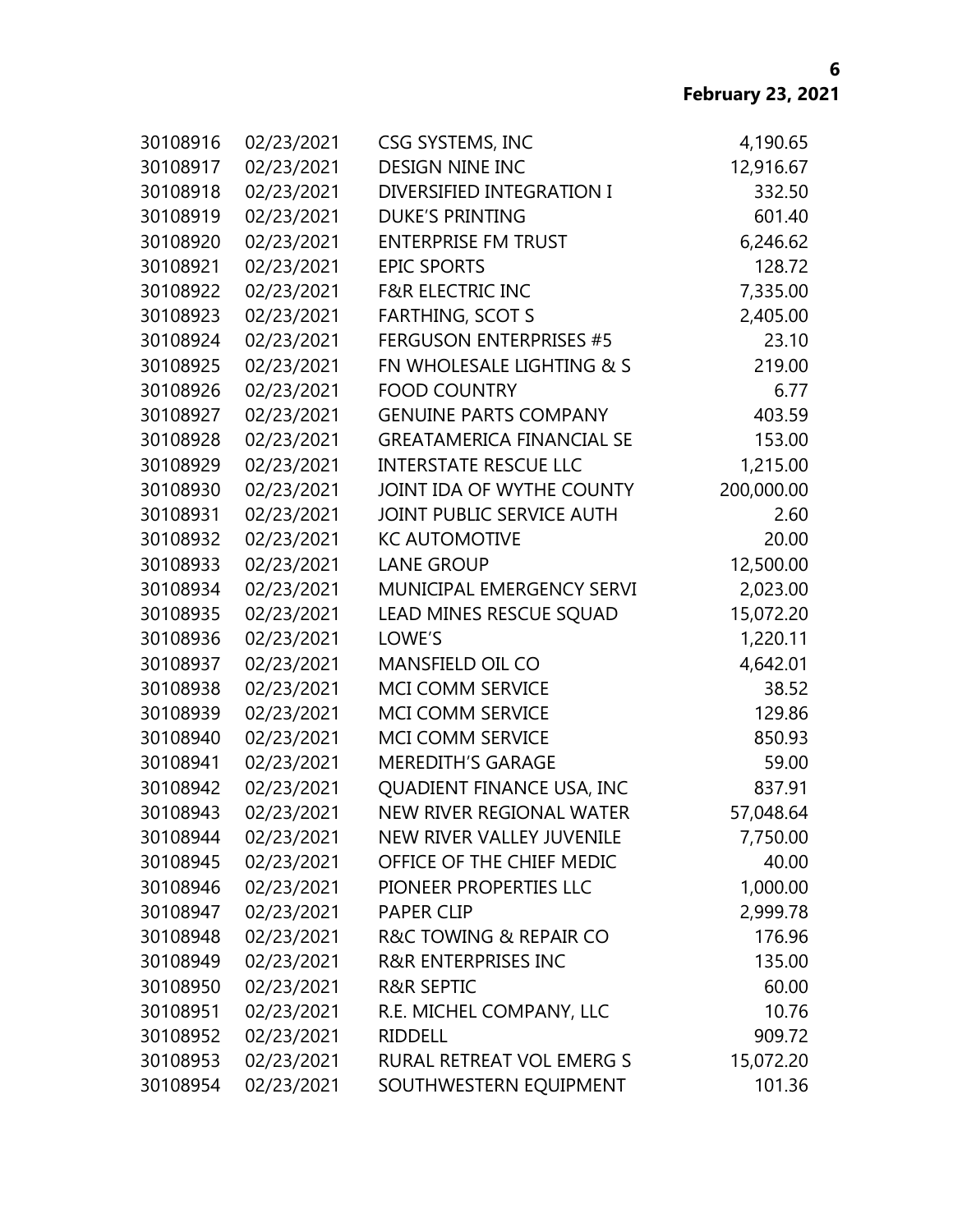**7**

| 30108970 | 02/23/2021<br>TOTAL EXPENDITURES 02/23/2021 | <b>XEROX</b>                         | 210.28<br>\$564,703.80 |
|----------|---------------------------------------------|--------------------------------------|------------------------|
| 30108969 | 02/23/2021                                  | <b>WYTHEVILLE OFFICE SUPPLY</b>      | 1,349.00               |
| 30108968 | 02/23/2021                                  | <b>WYTHE TIRE AND MUFFLER</b>        | 548.76                 |
| 30108967 | 02/23/2021                                  | <b>VIRGINIA INTERACTIVE</b>          | 95.00                  |
| 30108966 | 02/23/2021                                  | <b>VIRGINIA COUNCIL OF JUVEN</b>     | 50.00                  |
| 30108965 | 02/23/2021                                  | <b>VIRGINIA BUSINESS SYST</b>        | 143.69                 |
| 30108964 | 02/23/2021                                  | <b>VERIZON WIRELESS</b>              | 160.20                 |
| 30108963 | 02/23/2021                                  | <b>TWO WAY RADIO</b>                 | 1,043.00               |
| 30108962 | 02/23/2021                                  | TRI CITIES/SW VA REGIONAL            | 359.20                 |
| 30108961 | 02/23/2021                                  | TREASURER OF VIRGINIA                | 8,026.96               |
| 30108960 | 02/23/2021                                  | TREASURER OF VIRGINIA                | 1,760.96               |
| 30108959 | 02/23/2021                                  | <b>TRANSUNION RISK &amp; ALTERNA</b> | 75.00                  |
| 30108958 | 02/23/2021                                  | <b>TRACTOR SUPPLY COMPANY</b>        | 219.41                 |
| 30108957 | 02/23/2021                                  | <b>TOWN OF WYTHEVILLE</b>            | 125,000.00             |
| 30108956 | 02/23/2021                                  | TIDEWATER FLEET SUPPLY LL            | 615.30                 |
| 30108955 | 02/23/2021                                  | <b>THOMPSON TIRE</b>                 | 1,067.08               |
|          |                                             |                                      |                        |

### **TOTAL EXPENDITURES APPROVED 02/23/2021 \$701,328.04**

Supervisor Terry seconded the motion and the roll call vote was as follows:

| AYES: | Brian W. Vaught        | Coy L. McRoberts         |
|-------|------------------------|--------------------------|
|       | Rolland R. Cook        | B. G. "Gene" Horney, Jr. |
|       | James D. "Jamie" Smith | Stacy A. Terry           |

NAYS: None

ABSENT: Ryan M. Lawson

#### **MINUTES OF PREVIOUS MEETING**

The Board was presented with the amended February 9, 2021 minutes for approval. The amendment adjourned that meeting after it was recessed.

Supervisor Cook made a motion, seconded by Supervisor Horney, to approve the February 9, 2021 minutes as amended.

The roll call vote was as follows: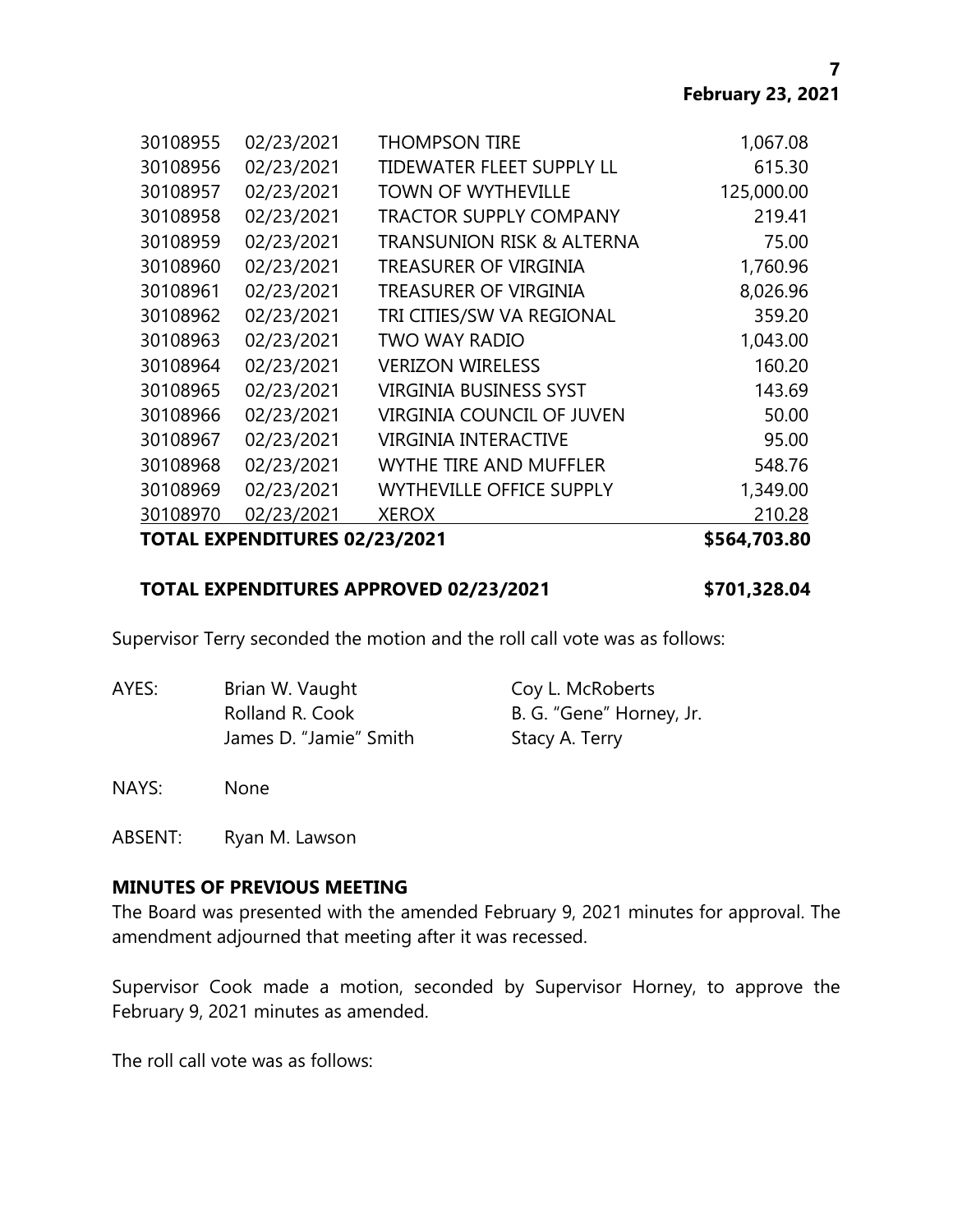| AYES:    | Brian W. Vaught<br>Rolland R. Cook<br>Coy L. McRoberts | B. G. "Gene" Horney, Jr.<br>Stacy A. Terry |
|----------|--------------------------------------------------------|--------------------------------------------|
| NAYS:    | <b>None</b>                                            |                                            |
| ABSTAIN: | James D. "Jamie" Smith                                 |                                            |

ABSENT: Ryan M. Lawson

# **RULES OF PROCEDURE AMENDMENT**

Mr. Bear stated that Section 5.3.1 of the Rules of Procedure has been added to allow for electronic participation during disasters or state of emergencies in order to ensure continuity of government.

Supervisor Smith made a motion, seconded by Supervisor Terry, to approve the amended Rules of Procedure.

The roll call vote was as follows:

| AYES: | Brian W. Vaught        | Coy L. McRoberts         |
|-------|------------------------|--------------------------|
|       | Rolland R. Cook        | B. G. "Gene" Horney, Jr. |
|       | James D. "Jamie" Smith | Stacy A. Terry           |

NAYS: None

ABSENT: Ryan M. Lawson

# **TREASURER'S REPORT**

Treasurer, Lori Guynn, appeared before the Board and reported the following:

- 1. Revenue Statement Mrs. Guynn reported that the Consolidated Account was comprised of \$71,738,925 of which \$48,942,024 was in the General Fund Account at the end of January. Much of the increase is due to tax collections.
- 2. Delinquent Notices The Treasurer's Office is working on the delinquent notices and anticipates getting them out in late March. Mrs. Guynn said that as residents are receiving their income tax refunds, they are coming in to pay their outstanding taxes.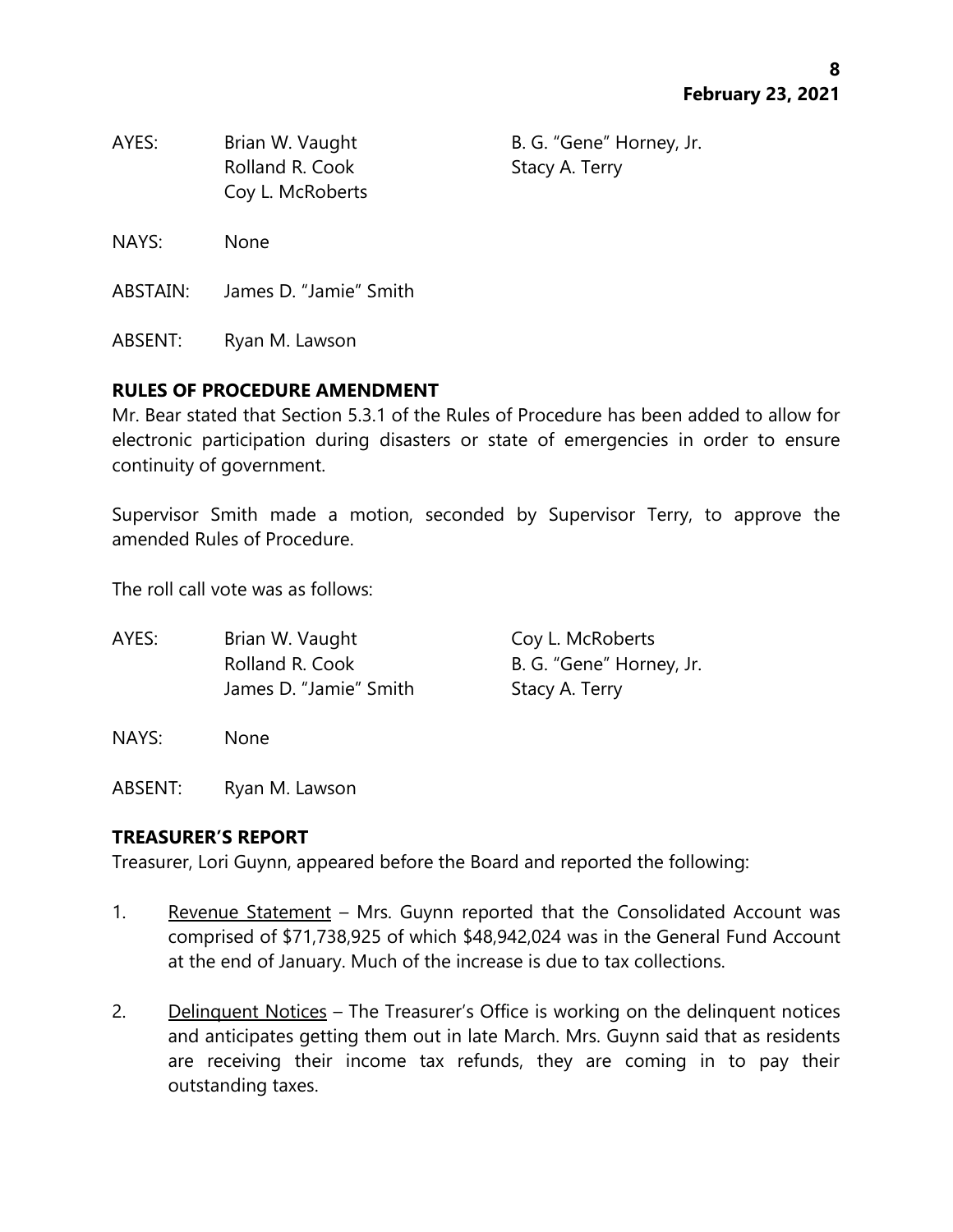- 3. Delinquent Real Estate Taxes Mrs. Guynn reported that they've been sending parcels to collection attorneys in order to collect the delinquent real estate taxes. A notice was published in the Enterprise in January and was also shared on Facebook. As a result, many people have contacted their attorneys to either pay in full or to set up a payment plan. Mrs. Guynn said there is around \$400k in outstanding real estate taxes.
- 4. Dog Tags Chair Vaught asked if it's worthwhile to work with the local veterinarians regarding the purchase of dog tags.

Mrs. Guynn mentioned that Pulaski has an agreement with their vets where they get a small portion for every dog tag they sell. The Treasurer believes that all but one of our local vets would be interested in doing this. She added that those vets are good about sending her vaccination notices as required by State Code. But there are definitely challenges with the current computer system tracking this information.

- 5. Airbnb/VRBO Mrs. Guynn noted that there are several rental properties around the County that are not paying lodging tax. She will begin researching this more to find ownership and notify them of the required tax.
- 6. Meals Tax Mrs. Vaught added that of the 40 restaurants, 16 have already paid the meals tax at the new rate.

# **COMMISSIONER OF THE REVENUE 2020 REPORT**

Mrs. Kathy Vaught, Commissioner of the Revenue, provided the Board with the 2020 Revenue Report.

Mr. Bear noted that real estate has increased by \$106k and personal property increased by \$188k (up through January 1, 2020). Machinery/tools showed an increase of \$147k and public service increased by the smallest increment of \$2,600. Overall, January 2020 values are about 2% higher than values at January 2019, which is better than what they anticipated.

Chair Vaught mentioned the reassessment going on now, and that it is required by law to be done every five years. This does NOT have to do with raising taxes but rather to bring properties up to market value.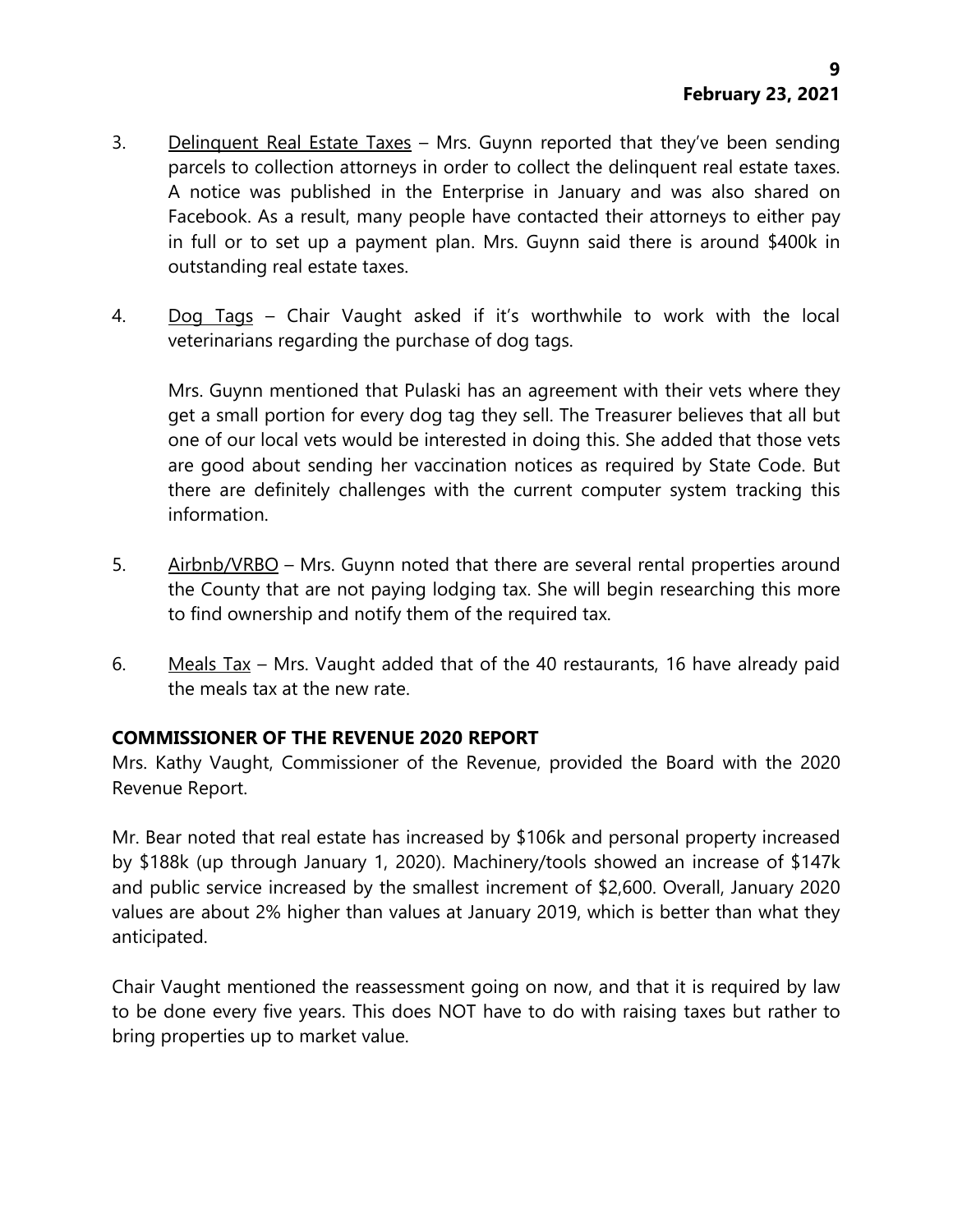#### **BUILDING & GROUNDS COMMITTEE REPORT**

1. APEX Center Heater Repairs – Supervisor Cook made a motion, as recommended by the Building & Grounds Committee, to authorize the B&G Department to make the necessary heater repairs at the Appalachian Regional Exposition Center provided the APEX Authority pays for the supplies.

Mr. Bear explained that the heaters (located over the bleachers), although installed per design, didn't take into account the amount of dust being circulated. As such, filters need to be added, heaters will be relocated, piping installed for outside air, and infrared heat adjusted. The Authority will purchase the necessary supplies.

The roll call vote was as follows:

AYES: Brian W. Vaught Coy L. McRoberts Rolland R. Cook B. G. "Gene" Horney, Jr. James D. "Jamie" Smith

NAYS: Stacy A. Terry

ABSENT: Ryan M. Lawson

2. Progress Park Grazing Lease Agreement - Supervisor Cook made a motion, as recommended by the Building & Grounds Committee, to amend the Progress Park Grazing Lease Agreement to add Lot #20 for an annual payment of \$2,360. The rental rate was calculated by the per acre price of current lease multiplied by the acreage of Lot 20.

Mr. Bear added that Lot 20 is the parcel the County got back from Branch Botanicals, and will be added to the current grazing lease at the same rate as the rest of the lots.

Supervisor McRoberts asked if Lot 20 is going to the same person who leased before.

Mr. Bear and the Chair confirmed that it is.

The roll call vote was as follows: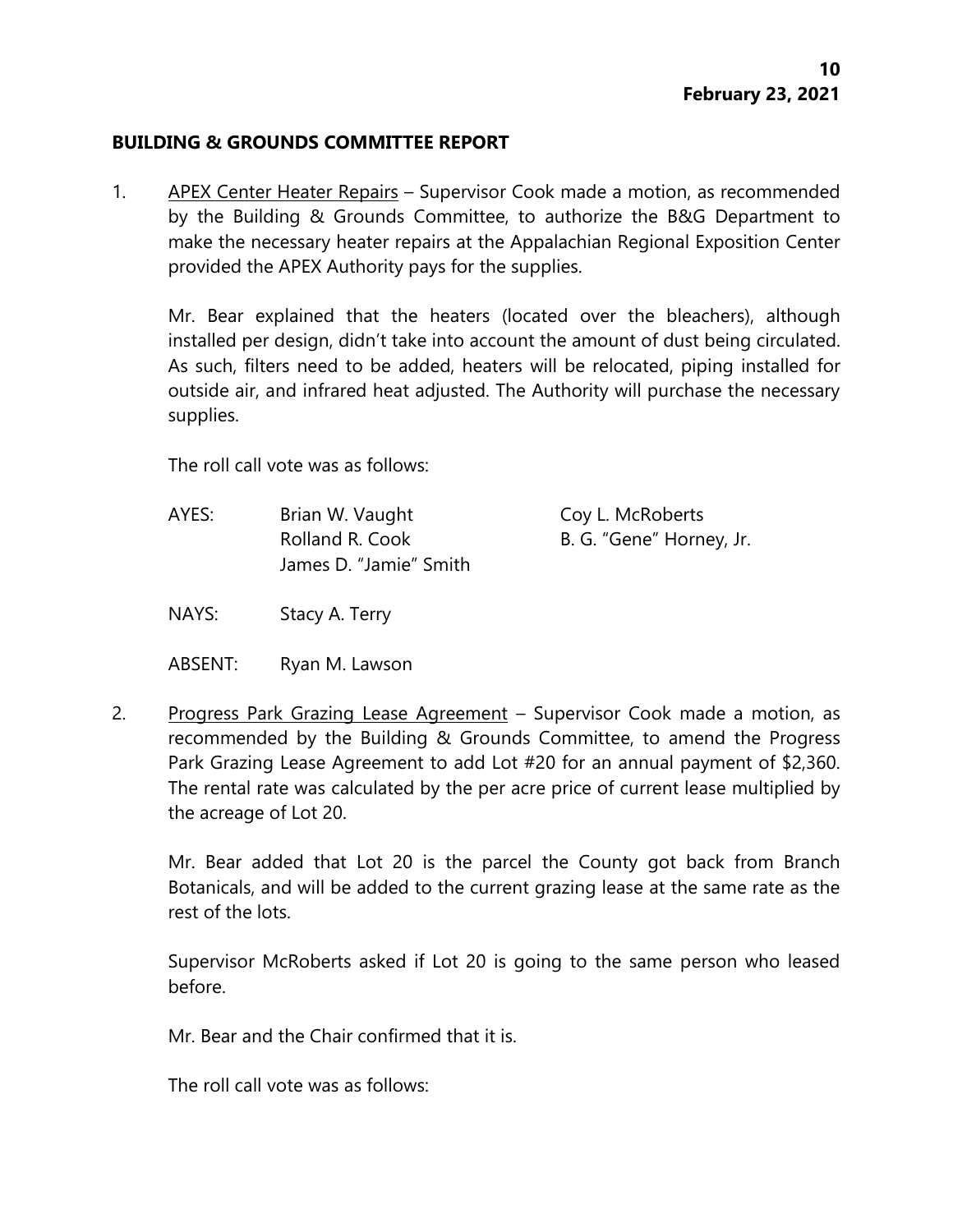| AYES:   | Brian W. Vaught<br>Rolland R. Cook<br>James D. "Jamie" Smith | Coy L. McRoberts<br>B. G. "Gene" Horney, Jr.<br>Stacy A. Terry |
|---------|--------------------------------------------------------------|----------------------------------------------------------------|
| NAYS:   | <b>None</b>                                                  |                                                                |
| ABSENT: | Ryan M. Lawson                                               |                                                                |

# **CONSENT CALENDAR**

Supervisor Terry made a motion to approve the Consent Calendar as follows:

# **1. PAYROLL – January 2021:**

| <b>General County Fund</b>      | S | 562,548.58 |
|---------------------------------|---|------------|
| Police Activity Fund            |   | 47,814.66  |
| <b>Courthouse Security Fund</b> |   | 14,009.73  |
| Water Department Fund           |   | 22,187.69  |
| Wythe County Wastewater Fund    |   | 23,737.72  |
| <b>TOTAL</b>                    |   | 670,298.38 |

**Check Numbers:** 2001020-2001030; 2001035-2001046 **Voucher Numbers:** 15541-15698; 15704-15866

# **2. STATUS REPORTS:**

- A. Animal Control Arlan Dunford
- B. Building Inspection Kyle Taylor
- C. Dispatch Darlene Lang
- D. Emergency Services Jimmy McCabe
- E. Finance Regina Williams
- F. Parks & Recreation Kevin Williams

# **3. PERSONNEL:**

- A. Lawrence, Donna Hired, Full-time Deputy Clerk, Clerk of Circuit Court, Annual Salary \$26,972, Effective January 1, 2021
- B. Coleman, Robert Resigned, Full-time Sheriff Deputy, Effective January 16, 2021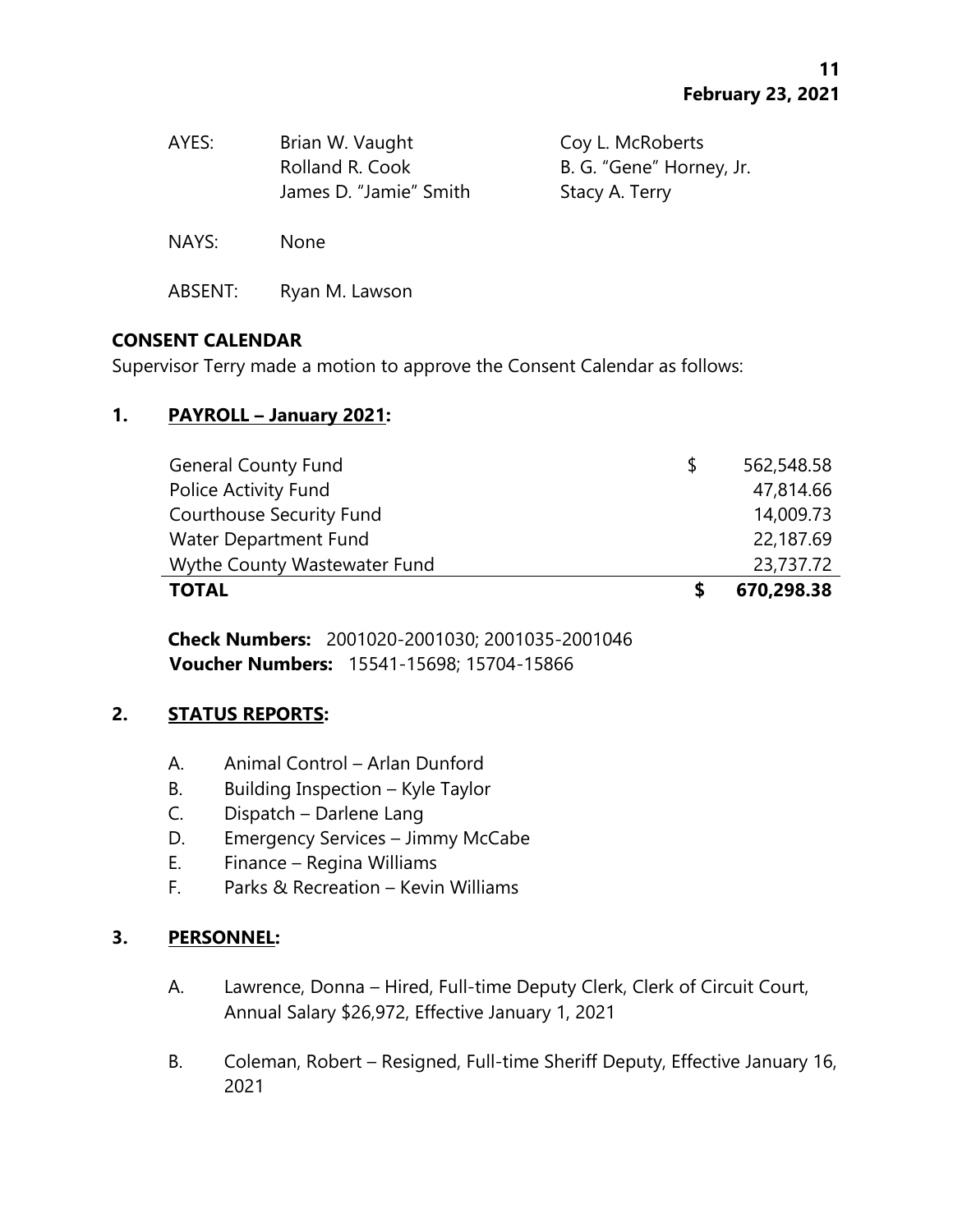- C. Crowder, Santana Hired, Full-time Communications, Annual Salary \$28,560, Effective January 16, 2021
- D. Holmes, Meagan Hired, Full-time Communications, Annual Salary \$26,000, Effective January 26, 2021
- E. Erickson, Steven Resigned, Full-time Debris Collections, Effective January 31, 2021
- F. Riggins, Ricky Hired, Full-time Facilities Maintenance, Annual Salary \$30,836, Effective February 1, 2021
- G. Woods, Kelly Promoted, Full-time Staff Accountant, Annual Salary \$44,342, Effective February 1, 2021

### **4. BUDGET AMENDMENTS:**

- A. \$2,129.44 (2201-470012) Commonwealth Attorney, Purchase of Two Laptops, Transfer approved 12/22/20
- B. \$3,583.66 (3102-461250) Sheriff Office, Auto Claim, 2017 Ford Explorer (VIN3544)

Supervisor Horney seconded the motion and the roll call vote was as follows:

| AYES: | Brian W. Vaught        | Coy L. McRoberts         |
|-------|------------------------|--------------------------|
|       | Rolland R. Cook        | B. G. "Gene" Horney, Jr. |
|       | James D. "Jamie" Smith | Stacy A. Terry           |

- NAYS: None
- ABSENT: Ryan M. Lawson

# **GOVDEALS SURPLUS AUCTIONS**

Mrs. Collins provided the Board with a list of vehicles auctioned on Govdeals.com and requested approval of the high bids.

Supervisor Smith made a motion, seconded by Supervisor McRoberts, to accept the surplus auction bids as presented.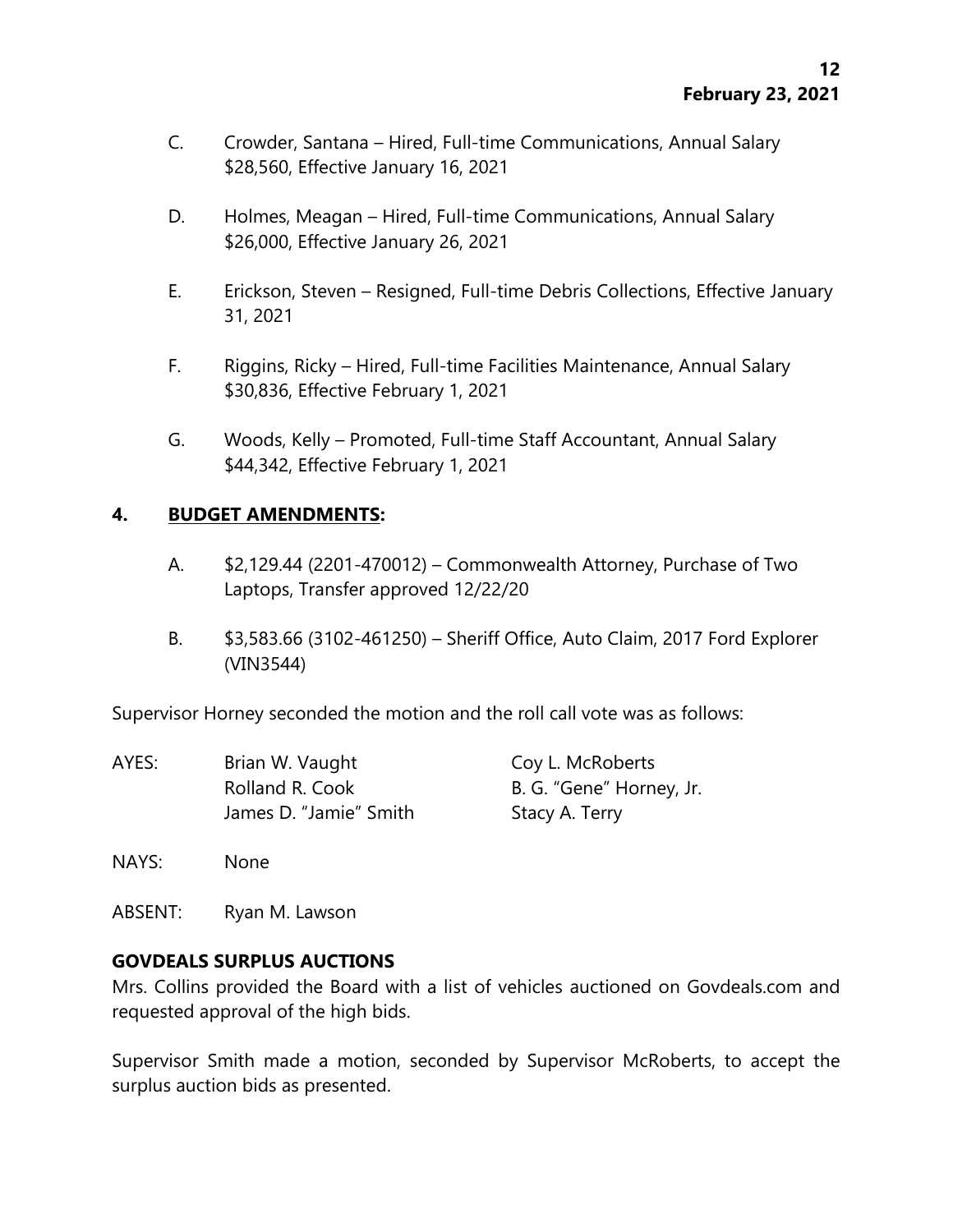Supervisor Terry asked if the Board would consider using some of the law enforcement surplus vehicles at the schools for presence, rather than sell them. He said the Sheriff's Office indicated they would be agreeable.

Chief Deputy Foster reported they have between 6-8 surplus vehicles, two of which are being driven, two are inoperable and the County is welcome to use the others. He confirmed the vehicles are at "end of life".

Mr. Bear said we'd have to keep insurance on the vehicles and asked who would fund that.

Chief Deputy Foster said they would need to further discuss.

Mr. Bear suggested approving the sale of these vehicles then compile an inventory of all other surplus for the Budget Committee to review and address.

Chair Vaught mentioned that the School Board pays for maintenance and gas on SRO vehicles, and perhaps they'd be willing to also pay for these vehicles to have that presence on school property.

Supervisor Smith said if more vehicles will soon be available, then it seems best to approve the current auction bids and work out details later for the additional surplus.

Mr. Bear also commented that the funds from the auction of fire/ambulance would go into the reserves for same.

The roll call vote was as follows:

AYES: Rolland R. Cook B.G. "Gene" Horney, Jr. James D. "Jamie" Smith Stacy A. Terry Coy L. McRoberts

- NAYS: None
- ABSTAIN: Brian W. Vaught
- ABSENT: Ryan M. Lawson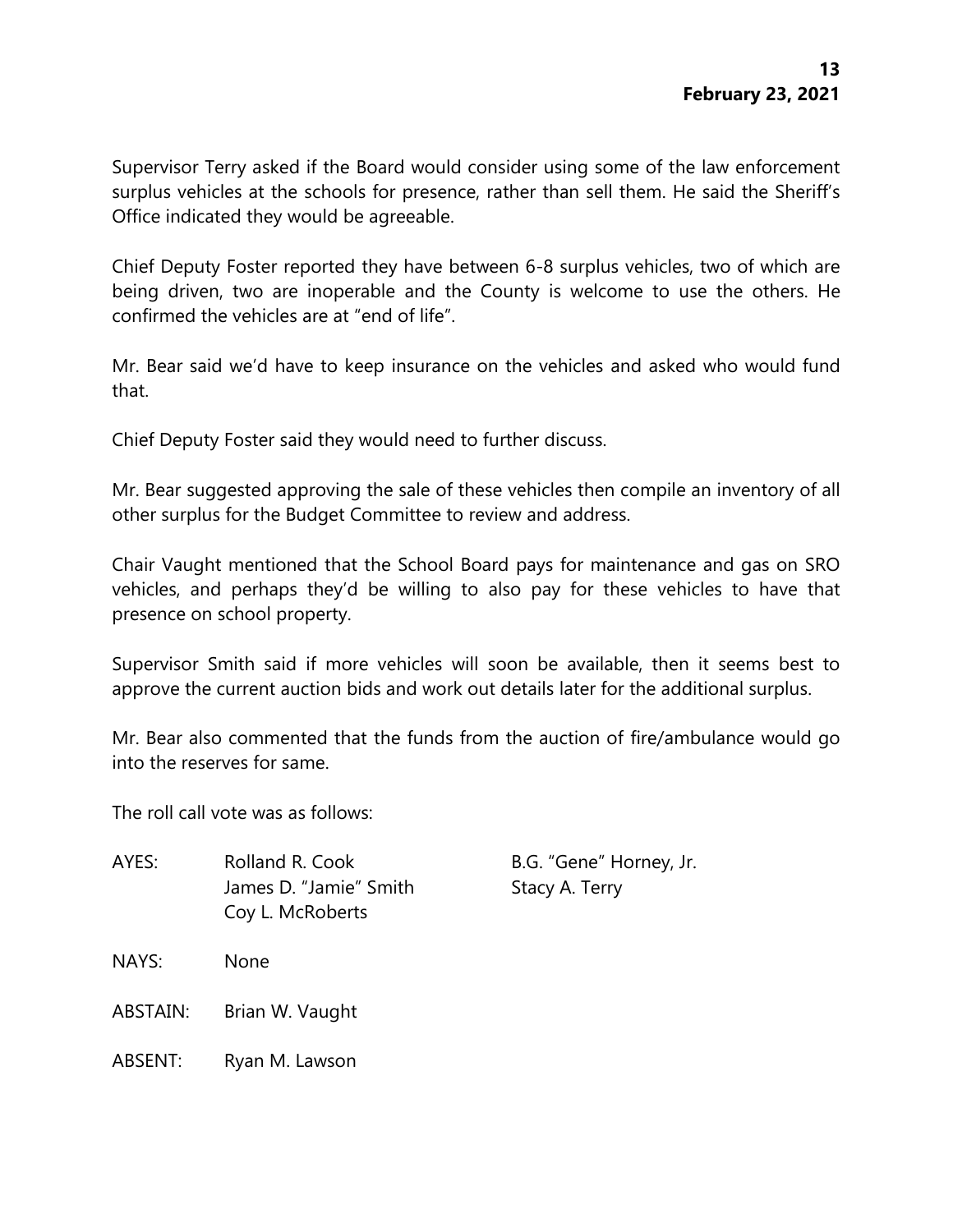### **SHERIFF'S OFFICE – TRANSFER REQUESTS**

1. Electronic Summons Funds – Mr. Bear stated these are straight-forward requests but if anyone prefers they go to the Budget Committee first, that's not an issue.

Supervisor Smith made a motion, seconded by Supervisor Cook, to approve the transfer of \$992.81 from the Electronic Summons to the PAF, and to amend and appropriate same to Police Supplies.

The roll call vote was as follows:

AYES: Rolland R. Cook B. G. "Gene" Horney, Jr. James D. "Jamie" Smith Stacy A. Terry Coy L. McRoberts

NAYS: None

ABSTAIN: Brian W. Vaught

ABSENT: Ryan M. Lawson

2. Concealed Weapons Funds – Chair Vaught stated this is a request to transfer \$65k from Concealed Weapons Permits to the PAF, and amend and appropriate same to Motor Vehicles and Equipment. The purpose of this transfer is to offset the expense (pre-paid lease) for two 2021 Chevrolet Silverados and equipment.

Supervisor Smith made a motion, seconded by Supervisor Terry, to approve the transfer from Concealed Weapons Permits to the PAF, to amend and appropriate same to Motor Vehicles & Equipment, and to authorize the Sheriff to proceed with a pre-paid lease.

Supervisor Horney asked how long it's taken to build up \$65k in the Concealed Weapons Permits.

Chief Deputy replied that it probably took about two years, and that this past year was very good.

The roll call vote was as follows: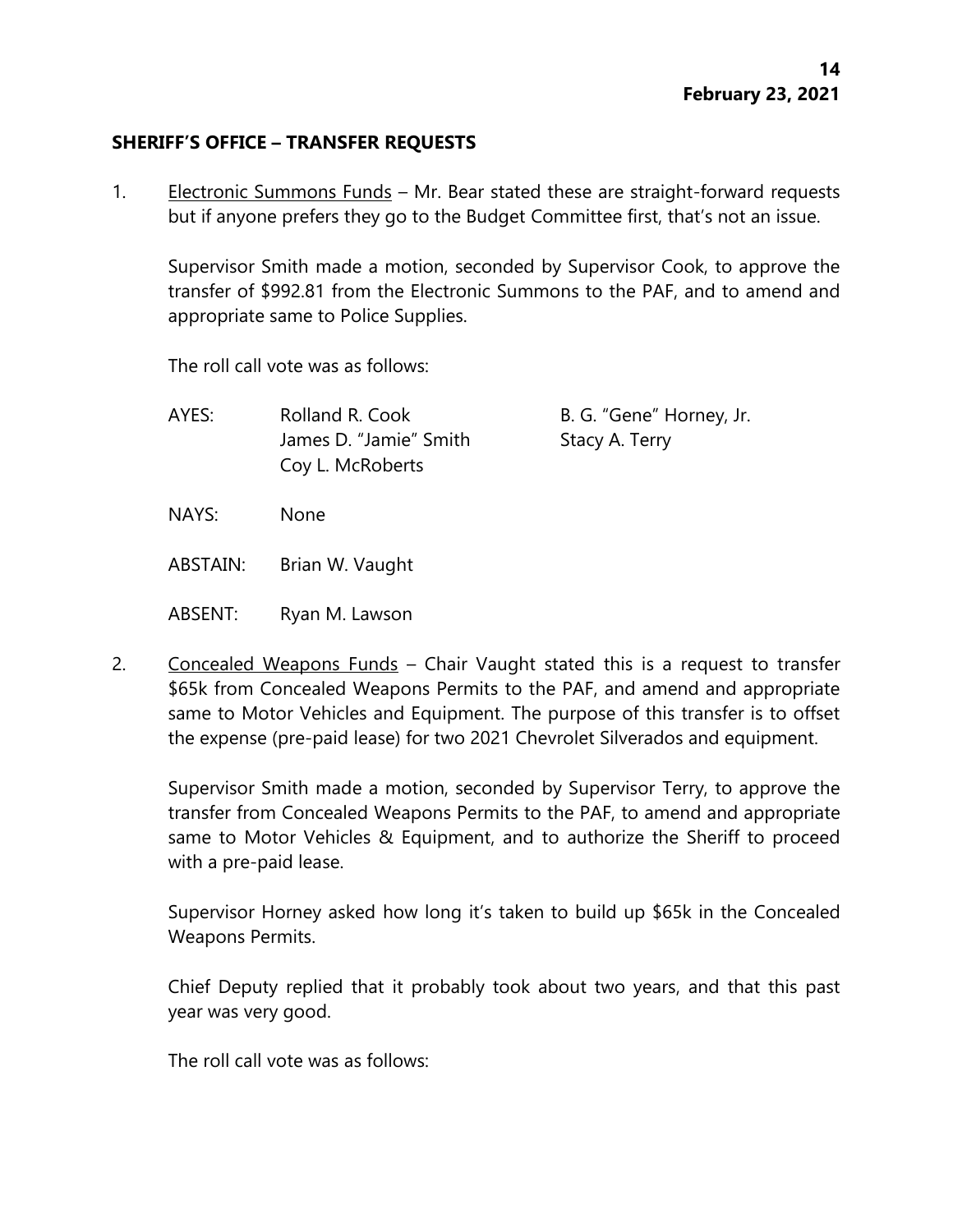| AYES:    | Rolland R. Cook<br>James D. "Jamie" Smith<br>Coy L. McRoberts | B. G. "Gene" Horney, Jr.<br>Stacy A. Terry |
|----------|---------------------------------------------------------------|--------------------------------------------|
| NAYS:    | None                                                          |                                            |
| ABSTAIN: | Brian W. Vaught                                               |                                            |

# **COUNTY ADMINISTRATOR REPORT**

ABSENT: Ryan M. Lawson

- 1. Interstate 81 Exit 77 / Exit 80 Interchange Alternative Study Mr. Bear stated this is for information only, that VDOT is conducting transportation planning work for Exits 77 and 80. VDOT has developed a project website where residents can learn more about these projects and provide feedback.
- 2. DEQ New River Regional Water Authority Withdrawal Reissuance Requested Mr. Bear commented the Water Authority is applying for a reissuance of their withdrawal permit. Currently, they are permitted to withdraw 10M gallons, and it is critical to keep that level. Mr. Bear requests the Board authorize the Chairman to sign a letter to DEQ in support of the withdrawal reissuance.

Supervisor Horney made a motion, seconded by Supervisor Terry, to authorize the NRRWA Chairman to sign letter to DEQ supporting the reissuance of the withdrawal permit.

The roll call vote was as follows:

| AYES: | Brian W. Vaught        | Coy L. McRoberts         |
|-------|------------------------|--------------------------|
|       | Rolland R. Cook        | B. G. "Gene" Horney, Jr. |
|       | James D. "Jamie" Smith | Stacy A. Terry           |
|       |                        |                          |

NAYS: None

ABSENT: Ryan M. Lawson

3. Memorandum of Agreement – Clarification of Emergency Services Agreement with the Town of Wytheville – Mr. Bear said this relates to the prior approval of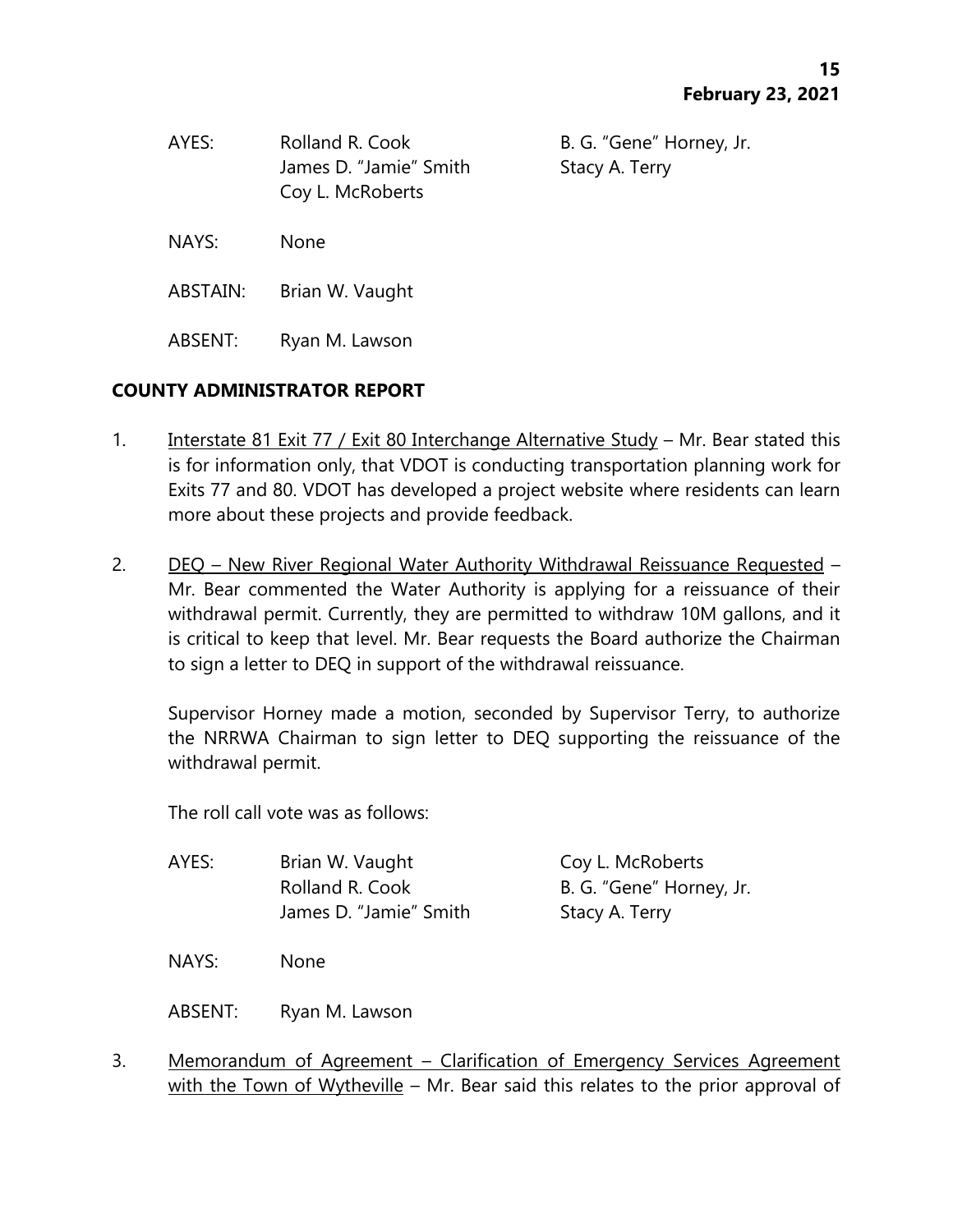Agenacare Housecalls operating in Wythe County. For clarification purposes, and at the request of the Town of Wytheville, points #1 and #2 have been removed from the agreement. County Attorney has reviewed and approved this Memorandum of Agreement.

Supervisor McRoberts made a motion, seconded by Supervisor Terry, to approve the Memorandum of Agreement clarifying the Emergency Services Agreement with the Town of Wytheville.

The roll call vote was as follows:

| AYES: | Brian W. Vaught        | Coy L. McRoberts         |
|-------|------------------------|--------------------------|
|       | Rolland R. Cook        | B. G. "Gene" Horney, Jr. |
|       | James D. "Jamie" Smith | Stacy A. Terry           |
| NAYS: | None                   |                          |

ABSENT: Ryan M. Lawson

4. Proposed Mount Rogers Cigarette Tax Board – Mr. Bear provided the Board with a proposed agreement relating to the formation of a regional board for all localities to review. This agreement covers membership, duties, costs/expenses, enforcement, oversight etc. This is not actually "implementing" the tax just yet; rather, this starts the process of creating the regional tax board. We now need to agree to join the proposed Mount Rogers Cigarette Tax Board which would require an order necessitating a public hearing.

Supervisor McRoberts asked about staffing and enforcement.

Mr. Bear responded that in northern Virginia, they have five people on staff who oversee 1,500 retailers. He said we don't anticipate more than one full-time and one part-time for Wythe County.

Supervisor McRoberts made a motion, seconded by Supervisor Horney, to set the public hearing to consider an ordinance for the Mount Rogers Cigarette Tax Board on March 23, 2021 at 6:00 p.m.

The vote on the motion was unanimous.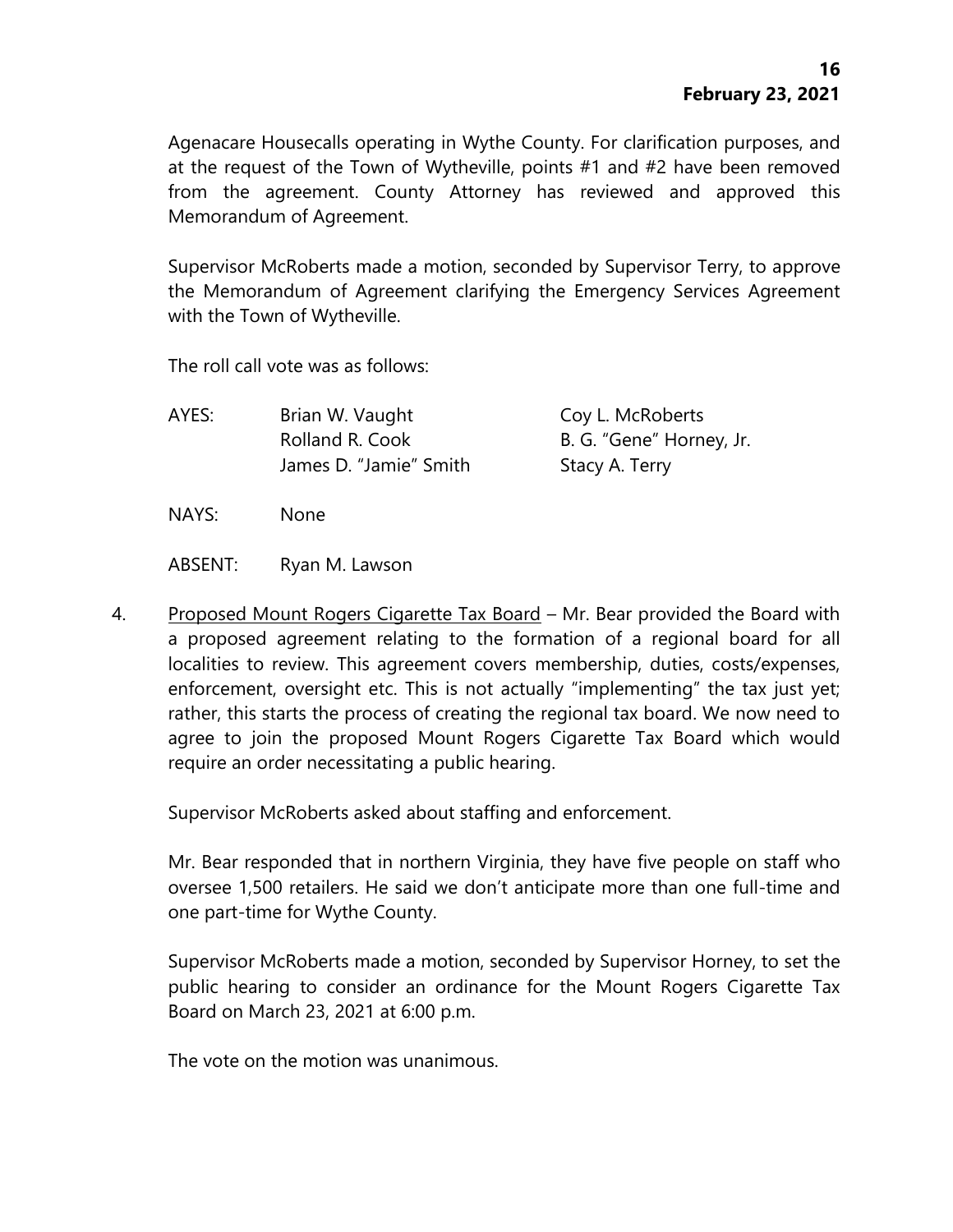### **BROADBAND**

Mr. Hankins advised that the proposal process will likely take 3-4 months before we can enter into an agreement. It is anticipated that the RFP will go out in the next week.

Chair Vaught believes that the House and Senate budgets include broadband expansion money.

Mr. Hankins responded that whomever we partner with for broadband, they will help us go after that funding.

### **PUBLIC INFORMATION OFFICER**

Mr. Hankins reported that the offer we extended to a candidate was, unfortunately, rejected as the candidate was offered a promotion by their current employer. As such, we will continue the search for a qualified candidate.

### **COUNTY ATTORNEY REPORT**

County Attorney Scot Farthing did not have anything new to report unless the Board had any questions; none did.

## **SUPERVISORS' REPORTS**

- 1. Speedwell Roads Supervisor Horney was pleased to report that when he left Speedwell, workers were sweeping the roads trying to keep the mud out.
- 2. Trash Supervisor McRoberts raised concern about trash in the Foster Falls area.

Mr. Bear replied that there are probably around four different places currently being looked at; a summons is being issued on one; a couple of properties have court dates in March; and the Adams property is a delinquent tax sale. He will confirm this with Mr. Dunford and update Supervisor McRoberts tomorrow.

3. Convenience Centers PPE – Supervisor Cook asked for an update.

Mr. Bear responded that Mr. Bowers will be speaking with V&M about providing PPE to the workers at the convenience centers. If we need to help supply them with COVID-related protection, we will.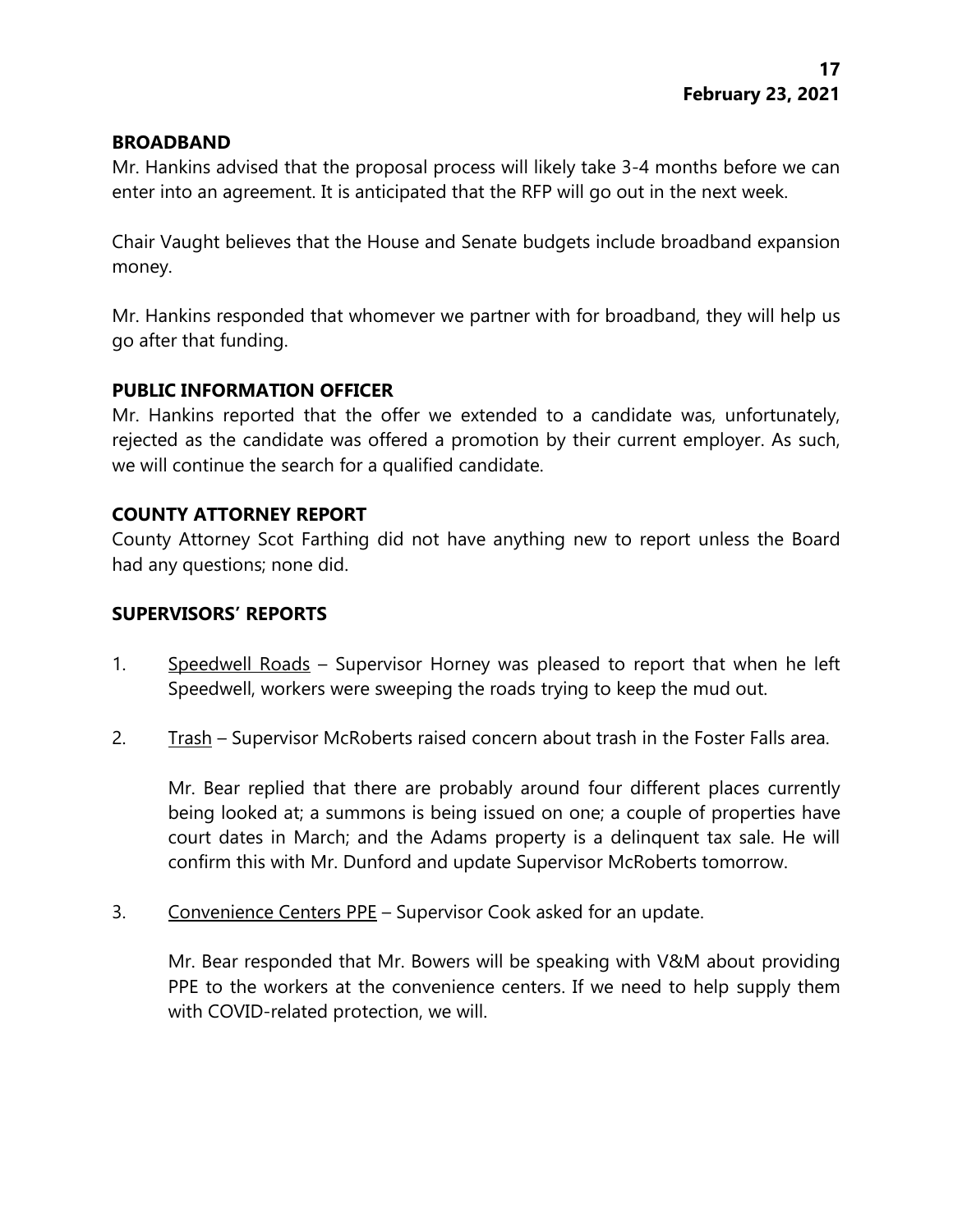- 4. Thank You Supervisor Smith thanked everyone for their prayers and support during this incredibly difficult time, and asked that people continue to pray for them.
- 5. Govdeals Auction Chair Vaught thanked Mrs. Collins for the work she does on the Govdeals auctions.
- 6. Road Concern Chair Vaught raised his concern previously with Mr. Bear and the situation has already been taken care of, and the citizen is very pleased.
- 7. Water Issue in Speedwell Chair Vaught was alerted to a water issue in the Speedwell District where the landowner is in jail (the call actually came from someone living in the Blacklick District). He extended this thanks to Mr. Bear and Mrs. Wynn for rectifying the situation. The Water Committee may need to review cases where homeowner is incarcerated and not readily available to sign the water contract.
- 8. Trash Pickup Chair Vaught said we really need to get the trash pickup program back up and running. He will raise the issue at the next Authority meeting to see if the trustees can help.

#### **RECESS**

The Board recessed until Thursday, February 25, 2021 at 5:30 p.m. for a Joint Work Session with the Appalachian Regional Exposition Center Authority.

#### **RECONVENE**

Due to rescheduling of the February 25, 2021 Joint Work Session with the APEX Authority, the Board reconvened on Wednesday, March 3, 2021 at 5:30 p.m.

#### **MEMBERS PRESENT:**

Brian W. Vaught, Chair Coy L. McRoberts Ryan M. Lawson, Vice Chair **James D. "Jamie"** Smith Rolland R. Cook Stacy A. Terry B. G. "Gene" Horney, Jr.

# **STAFF PRESENT:**

Stephen D. Bear, County Administrator Matt Hankins, Assistant County Administrator Martha Collins, Administrative Assistant/Clerk